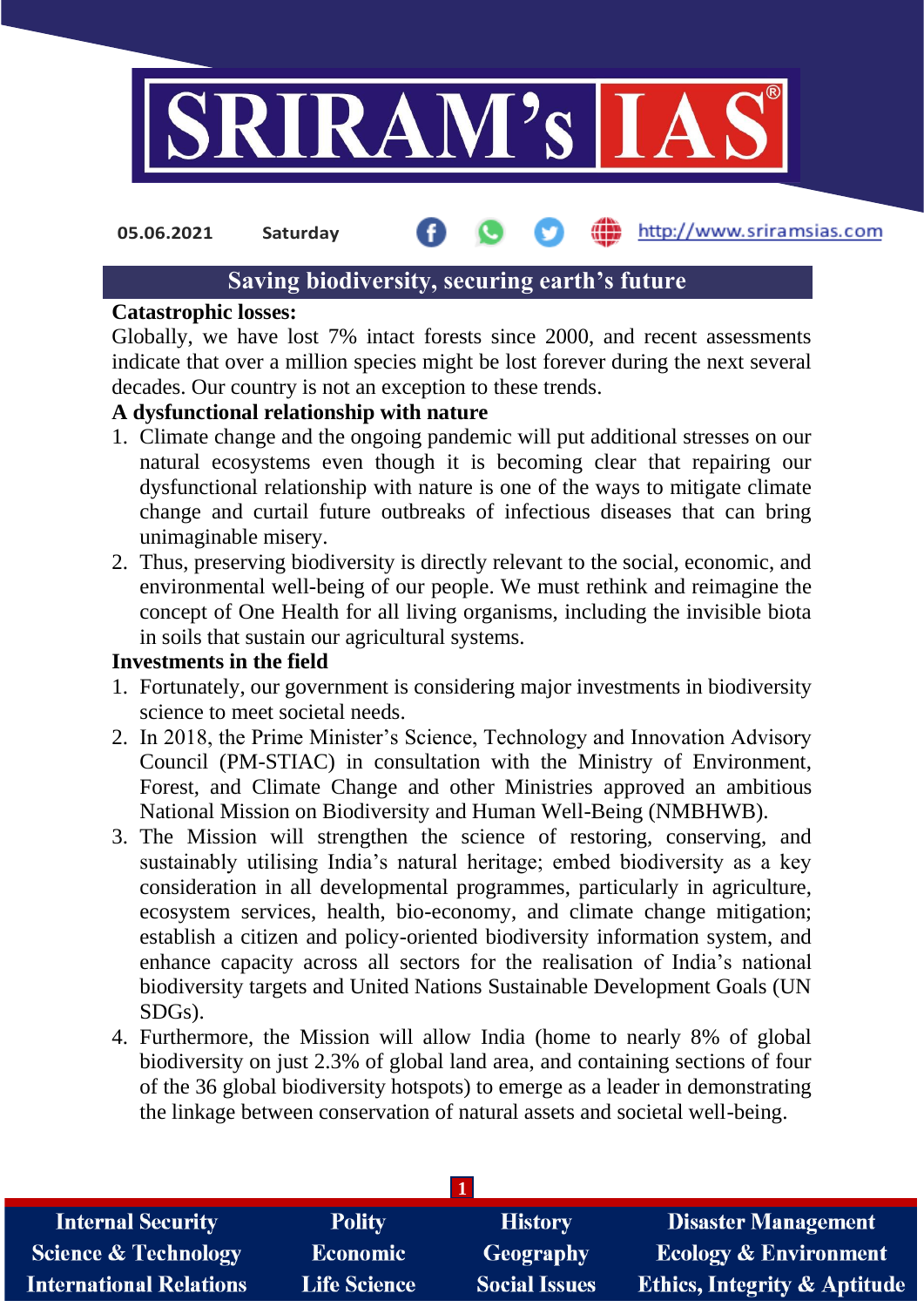

#### http://www.sriramsias.com **05.06.2021 Saturday**

### **An important framework**

- 1. The ongoing spread of COVID-19 places this Mission among the most significant national initiatives.
- 2. The pandemic has exposed the dysfunctional relationship between humanity and nature, and we must urgently address the issues it has laid bare: the emergence of infectious diseases; lack of food and nutritional security; rural unemployment; and climate change, with all its stresses on nature, rural landscapes, and public health.
- 3. In response to these critical and interrelated issues, the Mission offers a holistic framework, integrated approaches, and widespread societal participation.
- 4. The Mission's comprehensive efforts will empower India to restore, and even increase, our natural assets by millions of crores of rupees. Mitigation programmes will lessen the impacts of climate change and other natural disasters, such as pandemics and floods.
- 5. We can rejuvenate agricultural production systems and increase rural incomes from biodiversity-based agriculture while also creating millions of green jobs in restoration and nature tourism.
- 6. Restoration activities across India's degraded lands, which amount to almost a third of our land area, alone could generate several million jobs.
- 7. The Mission will help India meet its commitments under the new framework for the Convention on Biological Diversity (CBD), and UN SDGs related to pressing social issues including poverty alleviation, justice and equity, and protection of life.
- 8. It will generate a strong national community committed to sustaining biodiversity, promoting social cohesion and uniting the public behind an important goal.

### **Need for a cadre**

- 1. The planned Mission recognises that we need a strong and extensive cadre of human resources required to meet the enormous and complex environmental challenges of the 21st century.
- 2. This will require training professionals of the highest calibre in sustainability and biodiversity science, along with an investment in civil society outreach.
- 3. The gains of environmental change will be upheld and carried forward by the cultural change from environmental education for millions of students, from kindergarten to postgraduate levels.

| <b>Internal Security</b>        | <b>Polity</b>       | <b>History</b>       | <b>Disaster Management</b>              |  |  |  |
|---------------------------------|---------------------|----------------------|-----------------------------------------|--|--|--|
| <b>Science &amp; Technology</b> | <b>Economic</b>     | <b>Geography</b>     | <b>Ecology &amp; Environment</b>        |  |  |  |
| <b>International Relations</b>  | <b>Life Science</b> | <b>Social Issues</b> | <b>Ethics, Integrity &amp; Aptitude</b> |  |  |  |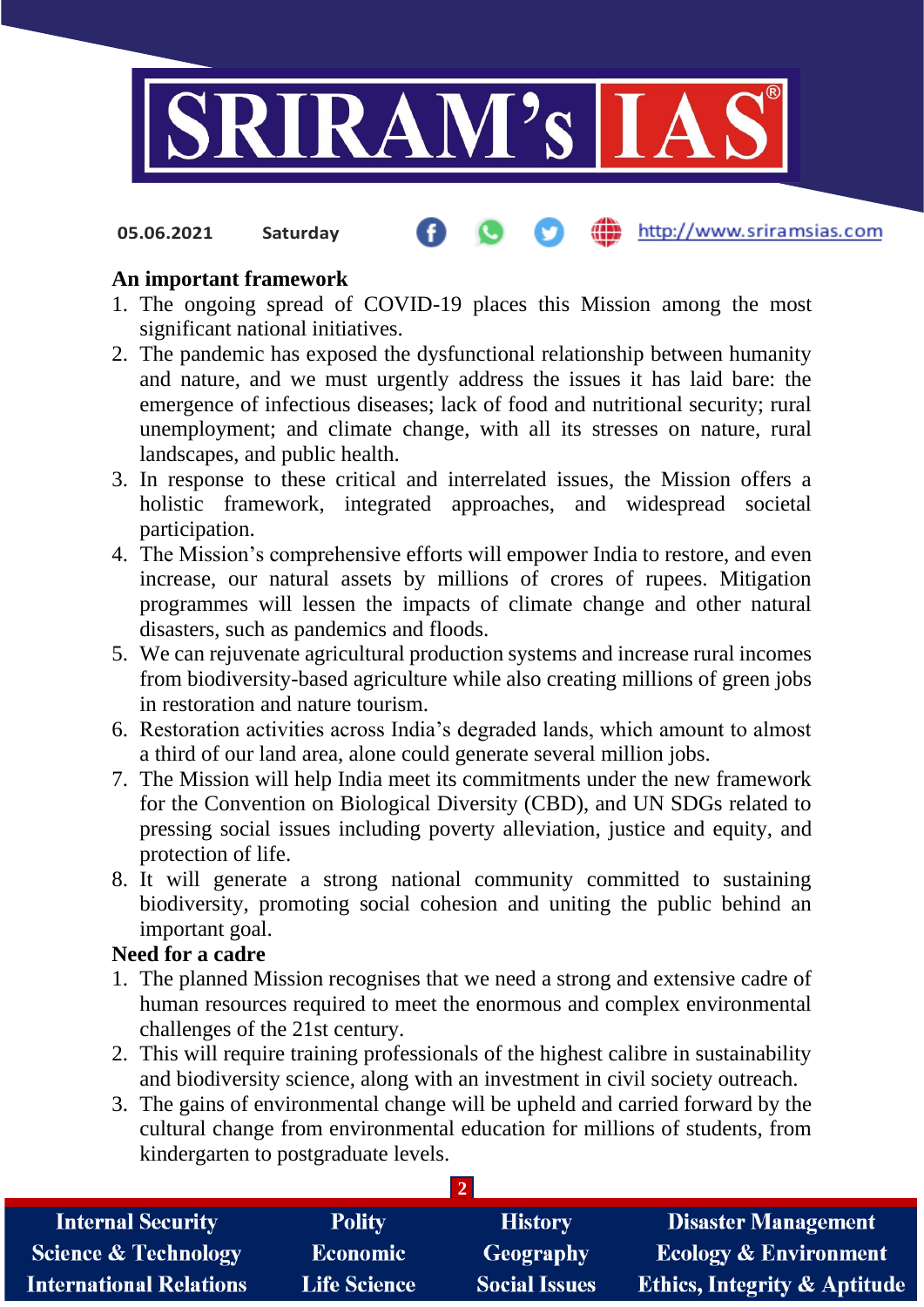

http://www.sriramsias.com

4. Finally, biodiversity is everywhere, and we interact with biodiversity all the time in our daily lives. Public engagement, whether it is in the policymaking arena, or in exploration, restoration and conservation of biodiversity, is a critical component of the planned Mission.

# **Two cheers**

# **SDG India Index of NITI Ayog:**

**05.06.2021 Saturday**

- 1. India's push in the right direction in achieving Sustainable Development Goals (SDGs) related to clean energy, urban development and health has helped it improve its overall SDG score from 60 in 2019 to 66 in 2021, according to NITI Aayog's SDG India Index 2020-21.
- 2. Besides SDGs on eradication of poverty and hunger, measures related to the availability of affordable, clean energy, in particular, showed improvements across several States and Union Territories.
- 3. The campaign to improve the access of households to electricity and clean cooking fuel has been shown to be an important factor.

### **Cause of concern:**

- 1. While this is cause for cheer, the Index reveals that there has been a major decline in the areas of industry, innovation and infrastructure besides decent work and economic growth, again made worse by the lockdowns imposed by the governments seeking to tackle the COVID-19 pandemic.
- 2. But the stark differences between the southern and western States on the one hand and the north-central and eastern States on the other in their performance on the SDGs, point to persisting socio-economic and governance disparities.
- 3. These, if left unaddressed, will exacerbate federal challenges and outcomes, as seen in the public health challenges during the second wave across some of the worse-off States.

## **Tweaking exercise:**

- 1. Notwithstanding the improvement in key indicators, the Index has curiously made some methodological changes that render comparisons on some SDGs over previous years moot.
- 2. The SDG on inequality shows an improvement over 2019, but the indicators used to measure the score have changed. The 2020-21 Index drops several economic indicators and gives greater weightage to social equality indicators such as the representation of women and people from marginalised

| <b>Internal Security</b>        | <b>Polity</b>       | <b>History</b>       | <b>Disaster Management</b>              |  |  |
|---------------------------------|---------------------|----------------------|-----------------------------------------|--|--|
| <b>Science &amp; Technology</b> | <b>Economic</b>     | Geography            | <b>Ecology &amp; Environment</b>        |  |  |
| <b>International Relations</b>  | <b>Life Science</b> | <b>Social Issues</b> | <b>Ethics, Integrity &amp; Aptitude</b> |  |  |